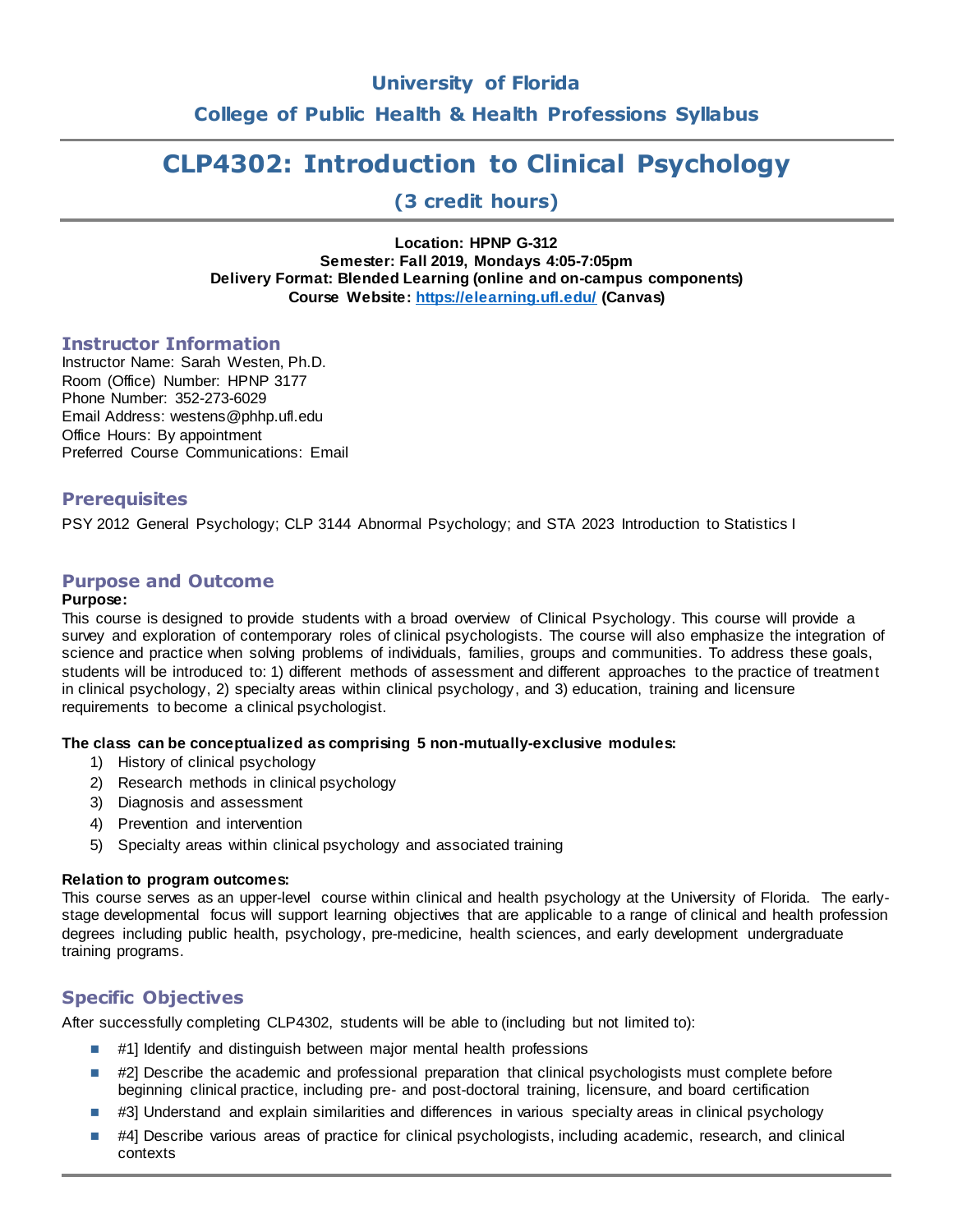- $\blacksquare$  #5] Explain the importance of the scientist-practitioner model of clinical psychology
- #6] Understand and describe ethical issues in scientific-research and ethical codes for psychologist providing psychological services, as outlined by the American Psychological Association (APA);
- #7] Understand and explain research methods in clinical psychology
- $\blacksquare$  #8] Outline the strengths and limitations of published research so that the validity of findings regarding treatments can inform decisions clinical decisions;
- #9] Understand and explain assessment, treatment (i.e., intervention), and prevention methods in clinical psychology
- #10] Distinguish the various assessment strategies and tools used in clinical practice, including assessing for psychopathology, neuropsychology, behavior, pediatrics, and personality
- #11] Describe empirically-based principles of therapeutic change, including relevant client and therapist variables
- #12] Discuss evidence-based treatments so that their connection to valid research and their likelihood of effectiveness are addressed.

### **Instructional Methods**

This is a blended learning class. The course will be compromised of a mix of online and in-person lectures, class discussion, and small-group and individual work. The role of the instructors will be to: present an overview of relevant topics, provide additional reading material and learning resources with up-to-date research findings, facilitate discussion of selected topics, and provide timely evaluation and feedback. Expectations for students are to attend class fully prepared, participate in class discussions, and complete assigned materials prior to and after class in preparation for and in review of class activities. Assigned materials may include readings, online lectures, and/or online discussions topics, or other preparatory activities as described on the Canvas website for each weekly topic.

#### Introduction to Blended Learning

A Blended Learning class uses a mixture of technology and face-to-face instruction to help students maximize their learning. Blended learning typically involves multiple technologies such as E-Learning systems, online video, and web assignments for the communication of information. Knowledge of content that would have traditionally been presented during a live class lecture is instead provided online before the live class takes place. This allows more of the face-toface time to focus on the higher levels of learning. These rich interactions with the instructor can be used to help students think critically, obtain expertise, and practice clinical reasoning.

#### Why Blended Learning?

Because health professions highly value the professionals' clinical skills and ability to interpret information in addition to what they know, passive engagement with presentations and rote learning do not adequately prepare students for their respective professions. Blended Learning prepares students for the rigorous requirements of health professions by creating meaningful student/teacher and peer interactions centered in problems and skill sets that resemble those likely to be experienced in the student's chosen field.

#### What Does It Mean for Students?

Students are expected to come to class prepared by completing all out-of-class readings and assignments. The coursework outside of class typically lays a foundation of knowledge or gives s tudents practice needed to engage in higher levels of learning during live class sessions. During the face-to-face class time, students practice critical skills used by health professionals – critical thinking, problem solving, collaborating, and/or applying concepts gained from the out-of-class assignments to real-world examples. If students are not prepared for the face-to-face sessions, they will likely struggle to reach the higher learning goals of the course. When students come prepared, they can be ac tive participants throughout the blended learning course experience, which will help them master course material and maintain what they have learned beyond the end of the course.

The format of this course will be primarily lectures, given by either the course instructor, guest lecturers, or lectures prerecorded and available online. Case presentations and video instruction will also be used during this course, and these materials will be made available on the course website as well. Although the size of this course somewhat limits class discussions, I strongly encourage students to ask questions, comment on, and discuss the material presented. Effort will be given to provide engaging and participatory lectures.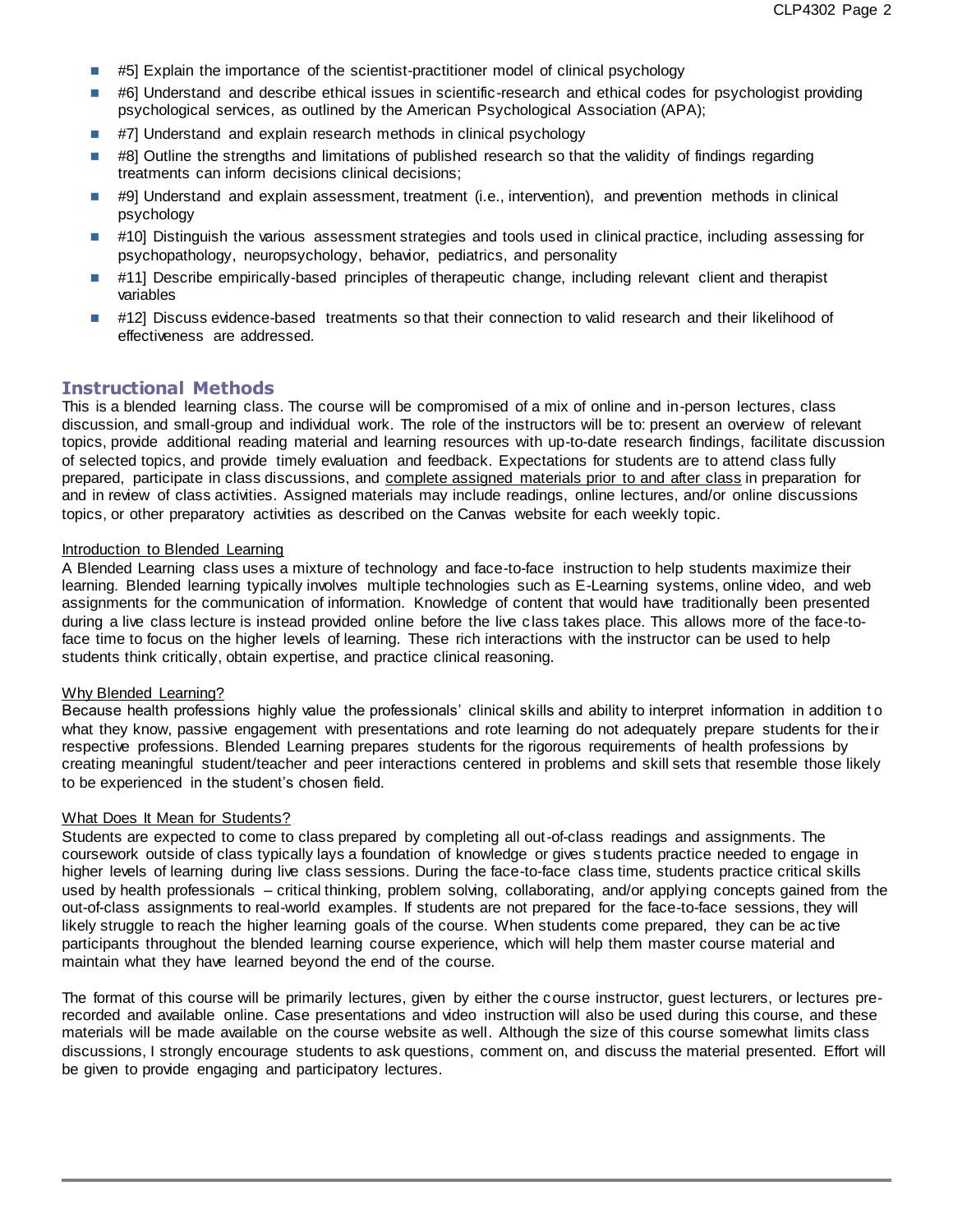# **Description of Course Content**

 $\mathcal{L}$ 

Note: Please refer to the Canvas course website which breaks down each week with a review of assignments due. Links to recorded streaming lectures and other resources will be provided under the appropriate week in Canvas. Readings, with the exception of the textbook, will be accessible via the Canvas website. *I will aim to have Weekly Modules (with this weekly assigned content) posted at least one week before the corresponding class date.*

Example: Refer to the Week 3 module in Canvas for all assignments expected to be complete prior to the Week 3 class date (9/9), and any corresponding Week 3 activities. In this example, all Week 3 online lectures/activities and any assigned readings would be expected to be complete by 4:05pm on 9/9. The Week 3 assignment (Assignment 2) would be due at 11:05pm on 9/9, the day of class. I will aim to have all materials available on or before 9/2/19.

 $\bar{1}$ 

| <b>Week</b>             | <b>Class</b>                                           | <b>Topic</b>                                                                          | <b>Readings</b>                                                                                                                           | <b>Quizzes/Exams</b>                                                                                                                                                                   | <b>Other Assignments</b>                                                                                         |  |  |
|-------------------------|--------------------------------------------------------|---------------------------------------------------------------------------------------|-------------------------------------------------------------------------------------------------------------------------------------------|----------------------------------------------------------------------------------------------------------------------------------------------------------------------------------------|------------------------------------------------------------------------------------------------------------------|--|--|
|                         | <b>Date</b>                                            |                                                                                       | (to be completed<br>before class)<br>Additional readings                                                                                  | (in class, unless<br>specified online with<br>due date listed)                                                                                                                         | (due at 11:05pm on<br>day of class, unless<br>specified otherwise)                                               |  |  |
|                         |                                                        |                                                                                       | may be uploaded to<br>Canvas based on<br>class interest, guest<br>lecturers, or updates<br>in research. Please<br>check Canvas<br>weekly. | These will<br>administered on<br>Canvas in a lockdown<br>browser. You must be<br>present in class to<br>access in-class<br>quizzes/exams.                                              | See Canvas for any<br>additional lectures,<br>readings, or<br>assignments updated<br>throughout the<br>semester. |  |  |
| $\mathbf{1}$            | 8/26/19                                                | Syllabus Overview<br>Introduction to and<br>Evolution of Clinical<br>Psychology       | (For Week 1 only,<br>readings are not<br>expected to be<br>completed before<br>class)<br>Hunsley (Chapter 1);<br>Lilienfeld et al (2013); | Quiz 1 on syllabus<br>(administered on<br>paper)                                                                                                                                       |                                                                                                                  |  |  |
| $\overline{\mathbf{2}}$ | 9/2/19<br><b>Holiday</b><br>No in-<br>person<br>class. | Contemporary<br><b>Clinical Psychology</b>                                            | Lang (2016)<br>Hunsley (Chapter 2);<br>Rozensky (2012)                                                                                    | DUE FRI 9/6 at<br>4:05pm EST due to<br>holiday:<br>Online Quiz 2 in<br>Canvas covering<br>content from Weeks 1-<br>2<br>*Give yourself time to<br>download browser<br>lockdown feature | DUE FRI 9/6 at<br>4:05pm EST due to<br>holiday:<br>Assignment 1                                                  |  |  |
| 3                       | 9/9/19                                                 | Classification and<br>Diagnosis                                                       | Hunsley (Chapter 3);<br>Kozak et al. (2016)                                                                                               | Quiz 3 (in-class on<br>Canvas)                                                                                                                                                         | Assignment 2                                                                                                     |  |  |
| 4                       | 9/16/19                                                | <b>Research Methods</b><br>in Clinical<br>Psychology                                  | Hunsley (Chapter 4);<br><b>Wilson (2012)</b>                                                                                              | Quiz 4 (in class on<br>Canvas)                                                                                                                                                         | Assignment 3                                                                                                     |  |  |
| 5                       | 9/23/19                                                | Psychological<br>Assessment I:<br>Overview, Ethics,<br>Interviewing, &<br>Observation | Hunsley (Chapters 5-<br>6);<br>Woody (2008)                                                                                               | Quiz 5 (in class on<br>Canvas)                                                                                                                                                         | Assignment 4                                                                                                     |  |  |
| 6                       | 9/30/19                                                | Psychological<br>Assessment II:<br>Intellectual &                                     | Hunsley (Chapter 7)                                                                                                                       | Quiz 6 (in class on<br>Canvas)                                                                                                                                                         | Assignment 5                                                                                                     |  |  |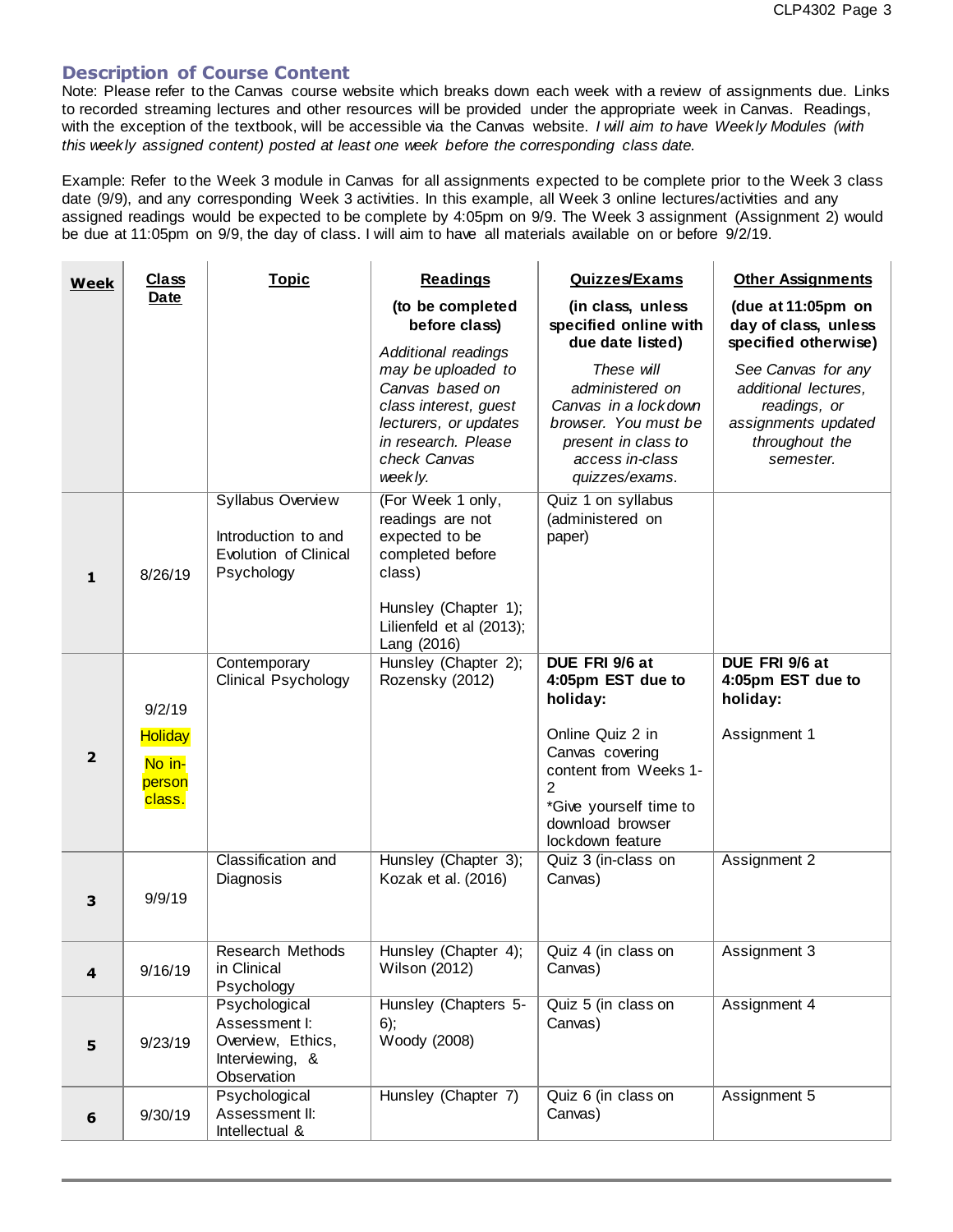|                         |                                                         | Cognitive<br>Functioning                                                                                                    |                                                                                  |                                                                                         |                                                                                               |
|-------------------------|---------------------------------------------------------|-----------------------------------------------------------------------------------------------------------------------------|----------------------------------------------------------------------------------|-----------------------------------------------------------------------------------------|-----------------------------------------------------------------------------------------------|
| $\overline{\mathbf{z}}$ | 10/7/19                                                 | Psychological<br>Assessment III: Self-<br>Report & Projective<br>Measures, and<br>Integration & Clinical<br>Decision Making | Hunsley (Chapters 8-<br>9);<br>Lilenfield et al. (2008)                          | Quiz 7 (in class on<br>Canvas)                                                          | Assignment 6                                                                                  |
| 8                       | 10/14/19                                                | Exam 1 Review                                                                                                               |                                                                                  |                                                                                         |                                                                                               |
| 9                       | 10/21/19                                                | Exam 1                                                                                                                      |                                                                                  | Exam 1                                                                                  |                                                                                               |
| 10                      | 10/28/19                                                | Subspecialties in<br>Clinical Psychology:<br>Health Psychology,<br>Neuropsychology,<br>and Child<br>Psychology              | Hunsley (Chapter<br>15);<br>Supplemental<br>Readings TBD                         | Quiz 8 (in class on<br>Canvas)                                                          | Assignment 7                                                                                  |
| 11                      | 11/4/19                                                 | Prevention                                                                                                                  | Hunsley (Chapter<br>10);<br>$APA (2010) - Suicide$<br><b>Practice Guidelines</b> | Quiz 9 (in class on<br>Canvas)                                                          | DUE MON 11/4 at<br>4:05pm EST<br>Assignment 8: Kognito<br>Training Certificate<br>(see below) |
| 12                      | 11/11/19<br><b>Holiday</b><br>No in-<br>person<br>class | Intervention 1:<br>Overview, Adults, &<br>Couples, Children &<br>Adolescents                                                | Hunsley (Chapters<br>$11-13$                                                     | <b>DUE FRI 11/15 at</b><br>4:05pm EST due to<br>holiday:<br>Online Quiz 10 in<br>Canvas | <b>DUE FRI 11/15 at</b><br>4:05pm EST due to<br>holiday:<br>Assignment 9                      |
| 13                      | 11/18/19                                                | Intervention II:<br>Identifying Key<br>Elements of Change                                                                   | Hunsley (Chapter 14)                                                             | Quiz 11 (in class on<br>Canvas)                                                         | Assignment 10                                                                                 |
| 14                      | 11/25/19                                                | Exam 2 Review                                                                                                               |                                                                                  |                                                                                         |                                                                                               |
| 15                      | 12/2/19                                                 | Exam 2                                                                                                                      |                                                                                  | Exam 2                                                                                  |                                                                                               |

### *Kognito Training:*

Kognito is a free online training simulation course that teaches effective techniques to help and refer friends, classmates, and peers around you who might be showing signs and symptoms of emotional distress. Kognito has three unique training modules, one for friends and family of students, one for faculty members, and one for helping student veterans. You are only expected to complete the At-risk for Students module though we encourage you to explore the other modules as well.

As a friend, family member or UF peer, you may be the first one to notice signs of distress of someone around you. At UF, it is our shared responsibility to look out for one another and we are here to support you help distressed students. The UF Counseling and Wellness Center offers a free online resource, Kognito, to help you practice having difficult conversations and learn tools for when students show signs of stress. With Kognito, you can learn how to talk about these signs, practice sharing your concerns, and learn how to motivate the person in distress to seek help. To take this course, follow these instructions:

- 1. Go to kognitocampus.com
- 2. Click on "Create a New Account"
- 3. \*DO NOT USE THE SAME PASSWORD AS YOUR GATORLINK ACCOUNT\*
- 4. Fill out form using enrollment key: ufl2323
- 5. Follow the on-screen instructions
- 6. Download your certificate of completion and upload to the corresponding Assignment in Canvas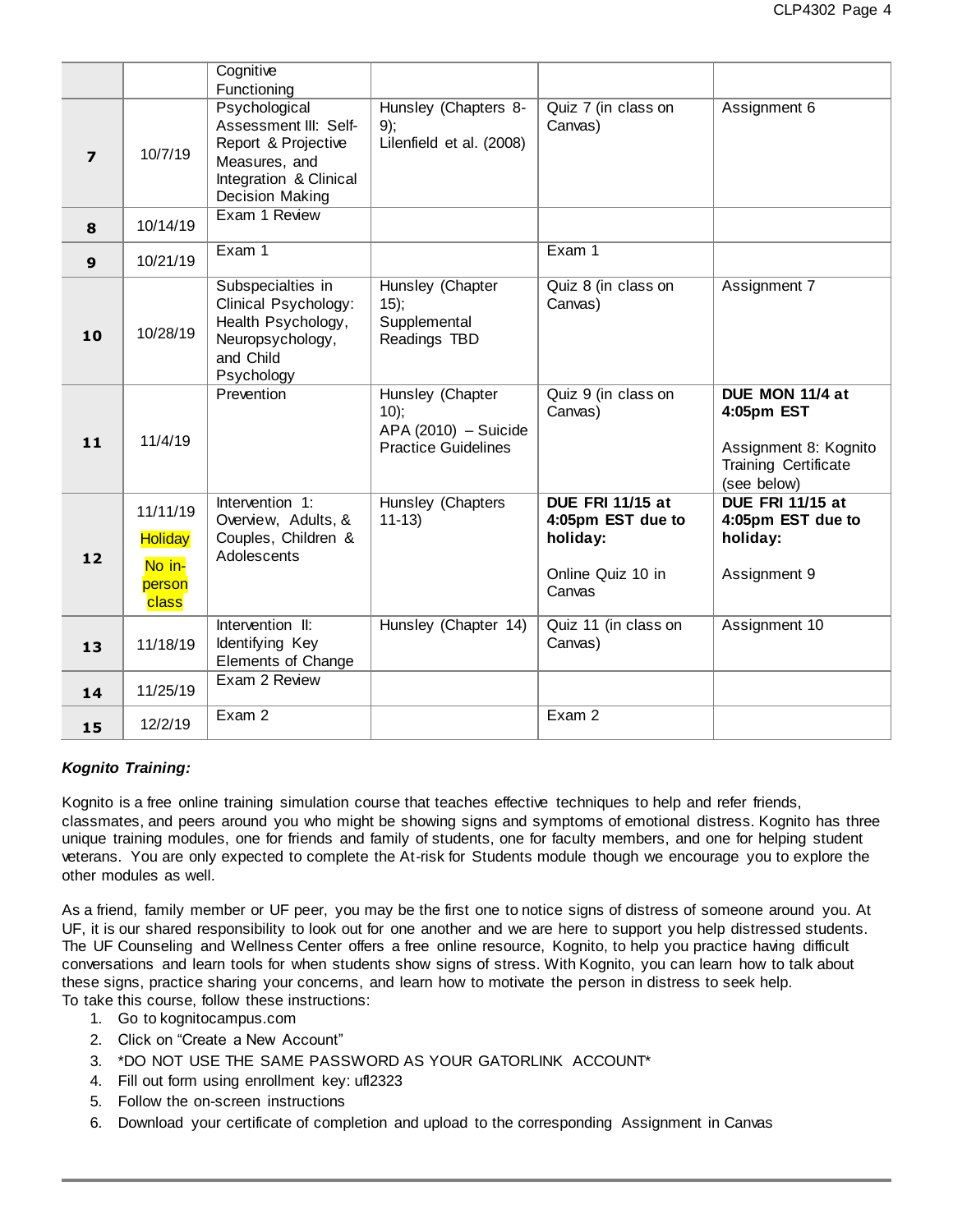### **Questions or concerns? Email Alejandra Salemi, the Kognito Program Ambassador at alejandras5@ufl.edu**

### **Course Materials and Technology**

- *Required Textbook*: Lee, C. M., & Hunsley, J. (2018). *Introduction to Clinical Psychology: An Evidence Based Approach*. (4th Edition). Canada: John Wiley & Sons. ISBN # 978-1-119-40306-7
- **Additional readings:** as indicated will be made available via Canvas.
- **Electronic Device:** Given this is a blended learning course, and there will be in-class or scheduled assignments, quizzes or exams administered via Canvas (as described within this syllabus). An electronic device with internet and Canvas capabilities is required (e.g., laptop, tablet). Please contact the UF Computer Help Desk (contact information below) if you have questions or concerns regarding your device's capabilities.
- **Canvas:** Canvas is the course management system that you will use for this course. Canvas is accessed by using your Gatorlink account name and password at [elearning.ufl.edu.](http://lss.at.ufl.edu/) There are several tutorials and student help links on the Canvas login site. Quizzes and exams will require use of Canvas's lock-down browser feature.
- If you have technical questions with your electronic device or the Canvas website, call the UF Computer Help Desk at 352-392-HELP or send email to [helpdesk@ufl.edu.](mailto:helpdesk@ufl.edu) You are responsible for checking your account prior to each class to determine how you should prepare for the upcoming class.

For technical support for this class, please contact the UF Help Desk at:

- [Learning-support@ufl.edu](file:///C:/Users/hackg/Desktop/Learning-support@ufl.edu)
- (352) 392-HELP select option 2
- <https://lss.at.ufl.edu/help.shtml>

# **Academic Requirements and Grading**

### **Exams:**

There will be two exams in this course, each will be worth 25% (for a total of 50%) of the final grade. Exams will not be cumulative and will cover material from in-class or online lectures, readings, activities or discussions. The format of exams will be multiple choice and short answer. There will be no make-up exams, except for documented medical reasons (i.e., physician note); other documented emergencies may or may not be approved pending decision by the instructor. If you miss an exam, you will receive a score of zero on that exam. Students who must miss class on the day of an exam may request arrangements to take the exam early, pending approval by the instructor. Such requests should be submitted in writing to the instructor as early as possible in the semester; these arrangements must be made early in the semester or they will not be considered. Exams will be set-up such that you cannot access other browsers or windows on your device while the exam is in session (lockdown browser feature), thus a compatible electronic device will be required to take the exam Exams are closed-book, to be completed independently, and no notes will be allowed.

#### **Canvas Quizzes:**

There will be eleven quizzes in this course, each will be worth 2% of your final grade with the lowest quiz grade dropped (for a total of 20% of your grade). Quizzes will be administered primarily during class hours (with the exception of two quizzes completed online as described below) using the Canvas website, unless otherwise specified. Canvas quizzes will open at a random time during the class (as announced by the instructor) and will require a passcode to begin, as announced in class. Thus, you must be in class physically in order to take the online quiz. Content from quizzes may come from any online lectures, readings, or assignments due for that class day. For example, all readings and any associated lectures in the Week 3 tab on Canvas must be completed *before* the Week 3 class to ensure adequate preparation for the Week 3 quiz. Quizzes missed due to unexcused absences will be given a zero. Quizzes are closedbook and no notes will be allowed. Quizzes will be set-up such that you cannot access other browsers or windows on your device while the exam is in session (lockdown browser feature), thus a compatible electronic device will be required to take the quizzes. Quizzes are closed-book, to be completed independently, and no notes will be allowed.

### **Assignments Submitted to Canvas:**

There will be ten assignments in this course. Assignments will vary in nature; for example, they will include online discussion board posts, trainings, or follow-up individual or group work that reflects in-class activities. These assignments will each be worth 2% of your grade (for a total of 20% of your final grade). Assignments are typically due at 11:05pm EST on the day of class, with some exceptions as indicated in this syllabus.

#### **Attendance:**

Attendance will be taken at every class, except for the two exam days. You will be allowed to miss one class with no penalty with attendance counting for 10% of your final grade. Given that this is an upper level elective course, class attendance is expected, not optional. We will require you to sign into class each week to mark your class attendance. It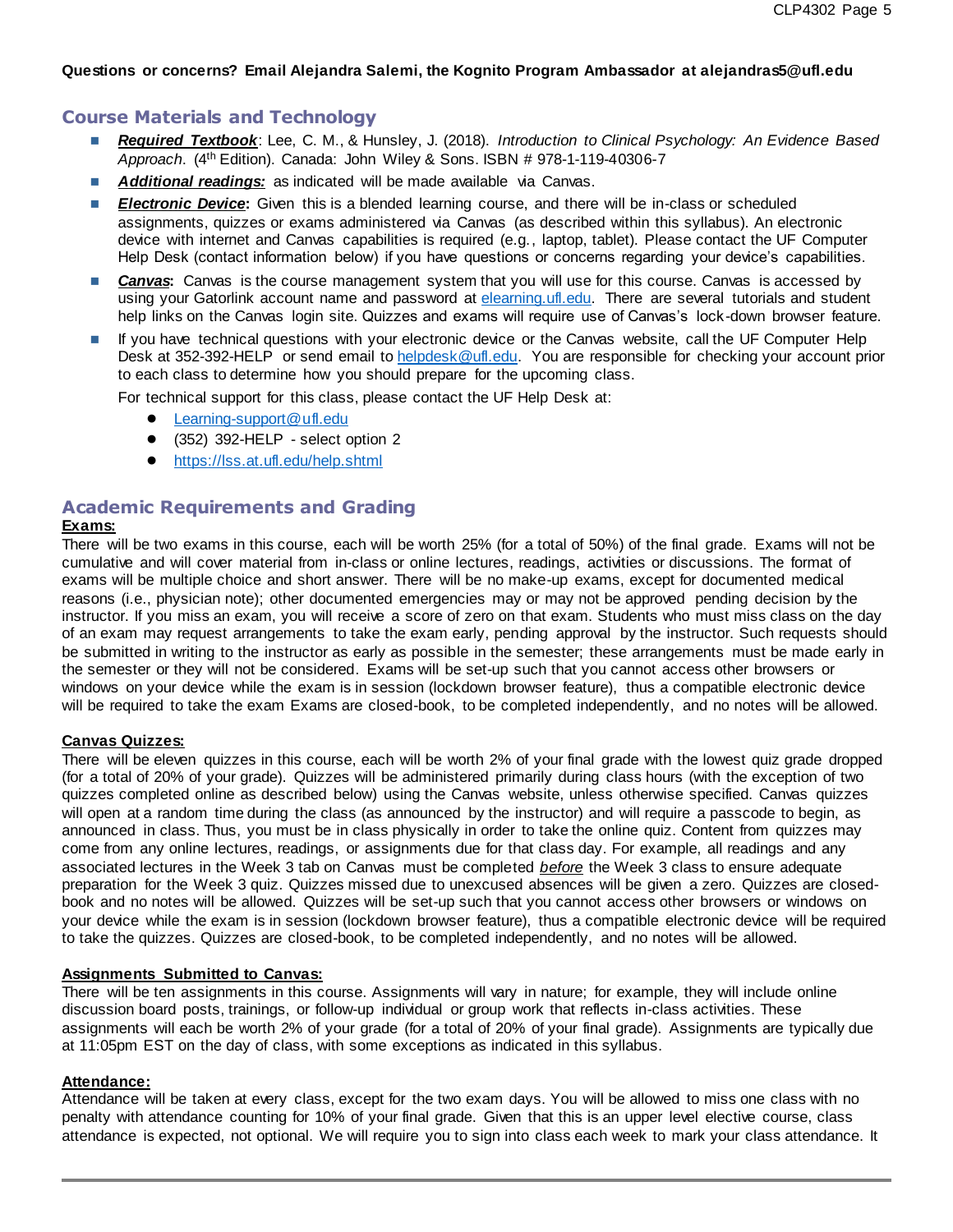will not be permitted to sign in for a classmate; anyone caught doing this will lose their and their classmate's attendance point for the day. We will ask you to sign in at a random time during the class period to encourage attendance throughout the duration of the class. If you do miss a class, it will be your responsibility to request notes from a classmate or schedule office hours with me to discuss content from that class. You are expected to arrive to class on time and stay until dismissed in order to earn your attendance credit.

# **Grading**

# *Snapshot View:*

| <b>Requirement</b>  | <b>Number Throughout Semester</b> | <b>Total Points (% of Final Grade)</b> |
|---------------------|-----------------------------------|----------------------------------------|
| Exams               | 2                                 | 50 (50%)                               |
| Quizzes             | 10 of 11 (lowest grade dropped)   | 20 (20%)                               |
| Assignments         | 10                                | 20 (20%)                               |
| Attendance          | 10 of 11 (lowest grade dropped)   | 10 (10%)                               |
| <b>Total Points</b> |                                   | 100 (100%)                             |

### *Detailed View:*

| <b>Requirement</b> |                                                                                                                                                                | <b>Due Date</b>                                     | <b>Total Points (% of Final</b><br>Grade) |
|--------------------|----------------------------------------------------------------------------------------------------------------------------------------------------------------|-----------------------------------------------------|-------------------------------------------|
| <b>Exams</b>       | Exams will be closed<br>note, administered on<br>Canvas in class in<br>lockdown browser mode.                                                                  |                                                     |                                           |
| Exam 1             |                                                                                                                                                                | October 21, 2019 in class                           | 25 (25%)                                  |
| Exam 2             |                                                                                                                                                                | December 2, 2019 in class                           | 25 (25%)                                  |
| <b>Quizzes</b>     | Quizzes will be closed<br>note, administered on<br>Canvas in class in<br>lockdown browser mode,<br>with the exception of two<br>highlighted online<br>quizzes. |                                                     |                                           |
| Quiz 1             |                                                                                                                                                                | August 26, 2019 in class                            | 2(2%)                                     |
| Quiz 2             |                                                                                                                                                                | Completed by September 5,<br>2019 at 11:05pm online | 2(2%)                                     |
| Quiz 3             |                                                                                                                                                                | September 9, 2019 in class                          | 2(2%)                                     |
| Quiz 4             |                                                                                                                                                                | September 16, 2019 in class                         | 2(2%)                                     |
| Quiz 5             |                                                                                                                                                                | September 23, 2019 in class                         | 2(2%)                                     |
| Quiz 6             |                                                                                                                                                                | September 30, 2019 in class                         | 2(2%)                                     |
| Quiz 7             |                                                                                                                                                                | October 7, 2019 in class                            | 2(2%)                                     |
| Quiz 8             |                                                                                                                                                                | October 28, 2019 in class                           | 2(2%)                                     |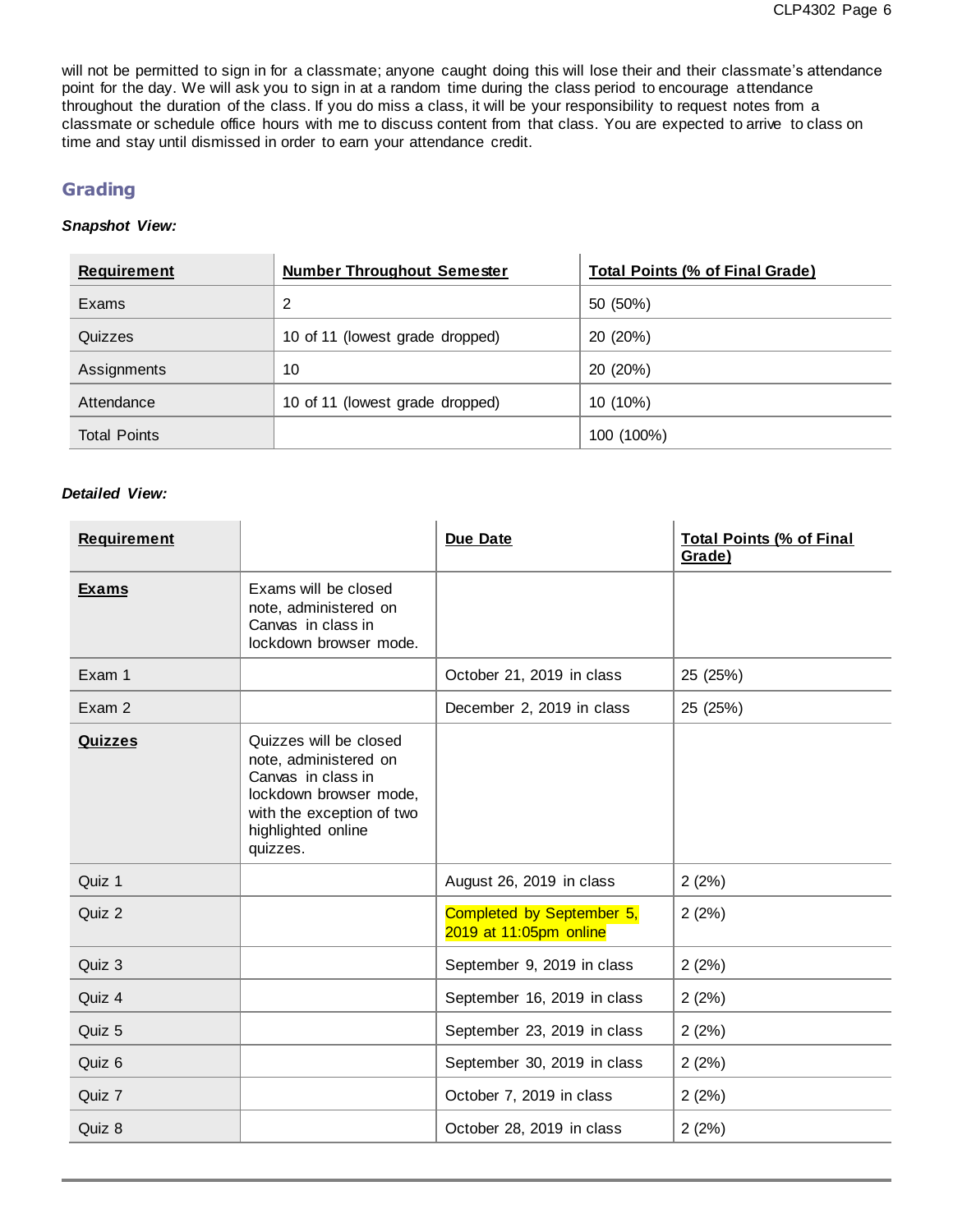| Quiz 9             |                                                                                                                                                                                                       | November 4, 2019 in class                            | 2(2%)     |
|--------------------|-------------------------------------------------------------------------------------------------------------------------------------------------------------------------------------------------------|------------------------------------------------------|-----------|
| Quiz 10            |                                                                                                                                                                                                       | Completed by November 14,<br>2019 at 11:05pm online  | 2(2%)     |
| Quiz 11            |                                                                                                                                                                                                       | November 18, 2019 in class                           | 2(2%)     |
| Quizzes            |                                                                                                                                                                                                       | LOWEST QUIZ DROPPED                                  | $-2(-2%)$ |
| <b>Assignments</b> | Assignments are typically<br>due Monday evenings<br>(submitted in Canvas) at<br>11:05pm after class,<br>based on the class<br>activity that day.<br>Deviations from this<br>schedule are highlighted. |                                                      |           |
| Assignment 1       |                                                                                                                                                                                                       | Completed by September 5,<br>2019 at 11:05pm online  | 2(2%)     |
| Assignment 2       |                                                                                                                                                                                                       | Completed by September 9,<br>2019 at 11:05pm online  | 2(2%)     |
| Assignment 3       |                                                                                                                                                                                                       | Completed by September 16,<br>2019 at 11:05pm online | 2(2%)     |
| Assignment 4       |                                                                                                                                                                                                       | Completed by September 23,<br>2019 at 11:05pm online | 2(2%)     |
| Assignment 5       |                                                                                                                                                                                                       | Completed by September 30,<br>2019 at 11:05pm online | 2(2%)     |
| Assignment 6       |                                                                                                                                                                                                       | Completed by October 7, 2019<br>online               | 2(2%)     |
| Assignment 7       |                                                                                                                                                                                                       | Completed by October 28,<br>2019 online              | 2(2%)     |
| Assignment 8       |                                                                                                                                                                                                       | Completed by November 4,<br>2019 at 4:05pm online    | 2(2%)     |
| Assignment 9       |                                                                                                                                                                                                       | Completed by November 14 at<br>$11:05$ pm            | 2(2%)     |
| Assignment 10      |                                                                                                                                                                                                       | November 18, 2019 at 11:05pm                         | 2(2%)     |
| <b>Attendance</b>  | Remember to please be<br>on time for class and stay<br>for the entirety or your<br>attendance may not be<br>reflected.                                                                                |                                                      |           |
| Assignment 11      |                                                                                                                                                                                                       | August 26, 2019                                      | 2(2%)     |
| Assignment 12      |                                                                                                                                                                                                       | September 9, 2019                                    | 2(2%)     |
| Assignment 13      |                                                                                                                                                                                                       | September 16, 2019                                   | 2(2%)     |
| Assignment 14      |                                                                                                                                                                                                       | September 23, 2019                                   | 2(2%)     |
| Assignment 15      |                                                                                                                                                                                                       | September 30, 2019                                   | 2(2%)     |
| Assignment 16      |                                                                                                                                                                                                       | October 7, 2019                                      | 2(2%)     |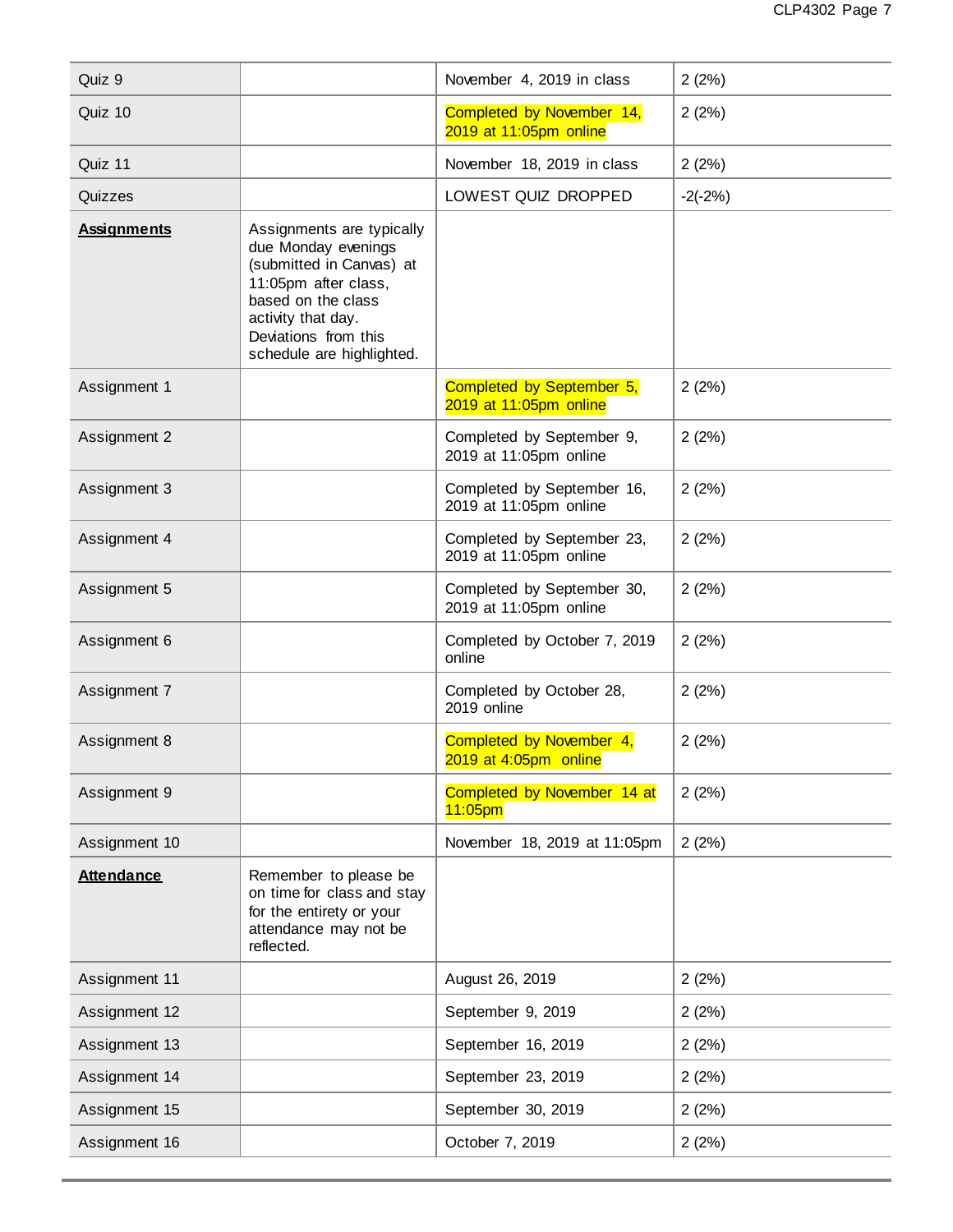| Assignment 17       | October 14, 2019                    | 2(2%)      |
|---------------------|-------------------------------------|------------|
| EXAM 1 DATE         | October 21, 2019                    |            |
| Assignment 18       | October 28, 2019                    | 2(2%)      |
| Assignment 19       | November 4, 2019                    | 2(2%)      |
| Assignment 20       | November 18, 2019                   | 2(2%)      |
| Assignment 21       | November 25, 2019                   | 2(2%)      |
| EXAM 2 DATE         | December 2, 2019                    |            |
| Attendance          | LOWEST ATTENDANCE<br><b>DROPPED</b> | $-2(-2%)$  |
| <b>Total Points</b> |                                     | 100 (100%) |

### **Point system used (i.e., how do course percentage points translate into letter grades).**

**Example:**

| <b>Points</b>   | 93- | 90-                | $87 -$ | 83-    | 80- | $77-$                | 73- | 70- | $67 -$ | 63- | 60- | <b>Below</b> |
|-----------------|-----|--------------------|--------|--------|-----|----------------------|-----|-----|--------|-----|-----|--------------|
| earned          | 100 | 92                 | 89     | 86     | 82  | 79                   | 76  | 72  | 69     | 66  | 62  | 60           |
| Letter<br>Grade | A   | Δ.<br>$\mathbf{r}$ | $B+$   | D<br>D | В-  | $\mathbf{r}$ .<br>v+ | ັ   | C-  | D+     | D   | D-  |              |

Please be aware that a C- is not an acceptable grade for the Bachelor of Health Science Program. A minimum grade of C is required for general education course credit.

| ∟etter        |     | А-   | B+   | В   | в-   | C+   | $\sim$<br>v | $c-$ | D+   | ш                | D-   | Е<br>- | WF  |     | ΝG  | S-U |
|---------------|-----|------|------|-----|------|------|-------------|------|------|------------------|------|--------|-----|-----|-----|-----|
| Grade         |     |      |      |     |      |      |             |      |      |                  |      |        |     |     |     |     |
| Grade         | 4.0 | 3.67 | 3.33 | 3.0 | 2.67 | 2.33 | 2.0         | 1.67 | 1.33 | $\overline{0}$ . | 0.67 | 0.0    | 0.0 | 0.0 | 0.0 | 0.0 |
| <b>Points</b> |     |      |      |     |      |      |             |      |      |                  |      |        |     |     |     |     |

More information on UF grading policy may be found at: <http://gradcatalog.ufl.edu/content.php?catoid=10&navoid=2020#grades>

# **Policies**

### **Exam Policy:**

There will be 2 exams in this course. All exams will be completed during the scheduled time, in person, and proctored by the instructor (unless other arrangements have been made). Exams will consist of multiple choice and short answer questions. Exams focus on the course content covered since the previous exam; that is, exams will not be cumulative. Each exam 25% of your grade. Exams will be administered through Canvas, thus a compatible electronic device will be required to take the exam. Exams will be set-up such that you cannot access other browsers or windows on your device while the exam is in session. Exams are closed-book and no notes will be allowed.

### **Policy Related to Make up Exams or Other Work:**

We expect you to attend and to be prepared to participate in all class sessions. Personal issues with respect to fulfillment of course requirements will be handled on an individual basis. If you must miss an exam because of a foreseeable conflict (i.e., professional conference, athletic competition, religious observance, etc.) you are expected to notify us immediately to set-up alternative arrangements *prior* to the exam date. If a student is not in class for an exam due to an illness or medical emergency, they will be required to provide a statement from their healthcare provider documenting the illness or medical emergency. A make-up exam will be provided the first day the student returns to their normal class schedule or at the earliest convenience of the instructor. Requirements for make-up exams, assignments, and other work in this course are consistent with university policies that can be found in the online catalog at: [https://catalog.ufl.edu/ugrad/current/regulations/info/attendance.aspx.](https://catalog.ufl.edu/ugrad/current/regulations/info/attendance.aspx)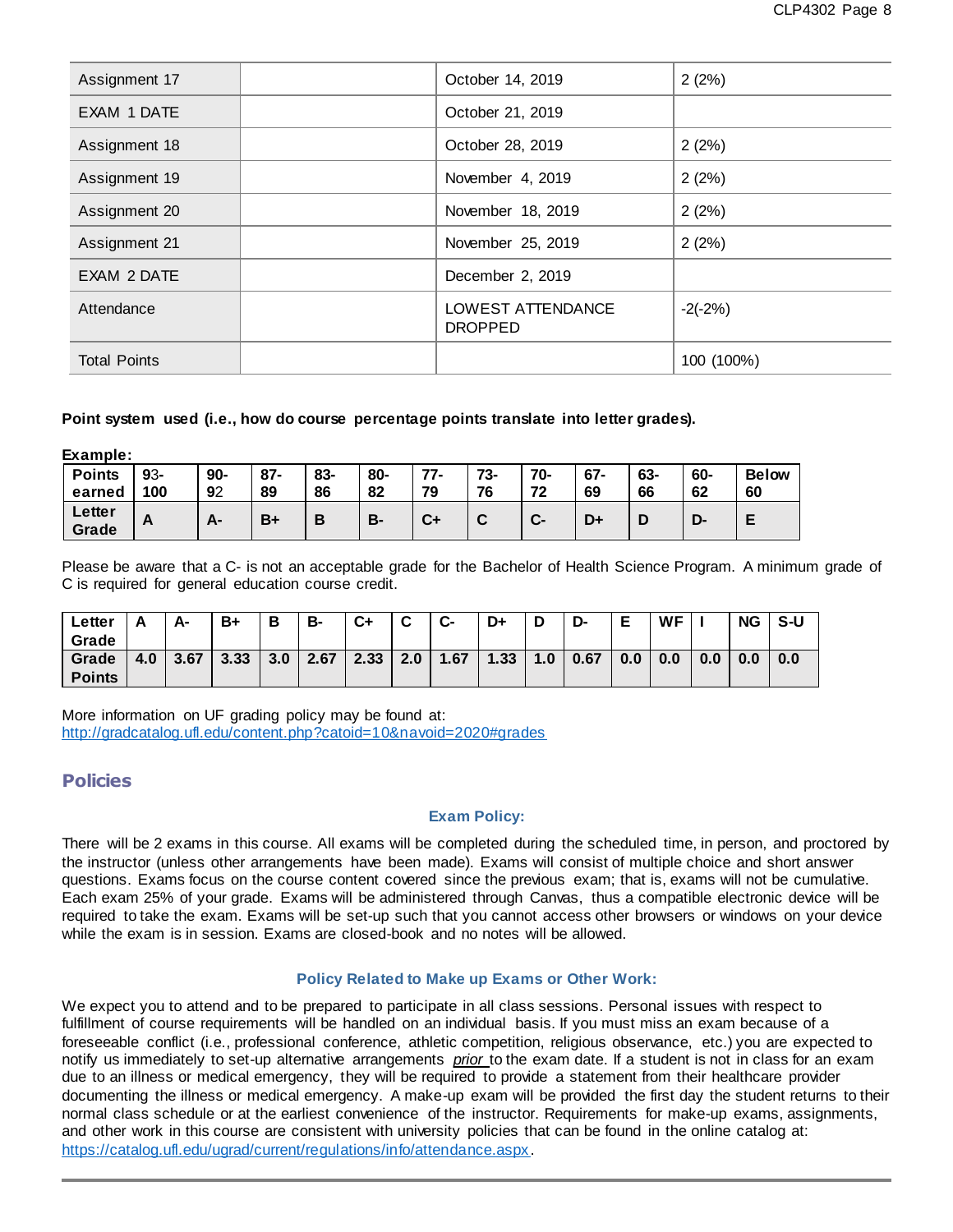Please note all faculty are bound by the UF policy for excused absences. For information regarding the UF Attendance Policy see the Registrar website for additional details:

<https://catalog.ufl.edu/ugrad/current/regulations/info/attendance.aspx>

Excused absences must be consistent with university policies in the Graduate Catalog [\(http://gradcatalog.ufl.edu/content.php?catoid=10&navoid=2020#attendance](http://gradcatalog.ufl.edu/content.php?catoid=10&navoid=2020#attendance) ) and require appropriate documentation. Additional information can be found here: <https://catalog.ufl.edu/ugrad/current/regulations/info/attendance.aspx>

Reporting illnesses and family emergencies:

In the event you experience an unexpected illness, family, or otherwise personal emergency please notify us immediately to set-up alternative arrangements.

The UF Religious Holidays Policy is available at: <https://catalog.ufl.edu/ugrad/current/regulations/info/attendance.aspx#religious>

For University of Florida Students, the following guidelines apply:

- Students, upon prior notification to their instructors, shall be excused from class or other scheduled academic activity to observe a religious holy day of their faith.
- Students shall be permitted a reasonable amount of time to make up the material or activities covered in their absence.
- Students shall not be penalized due to absence from class or other scheduled academic activity because of religious observances.

Any requests for make-ups due to technical issues MUST be accompanied by the ticket number received from LSS when the problem was reported to them. The ticket number will document the time and date of the problem. You MUST e-mail me within 24 hours of the technical difficulty if you wish to request a make-up.

### **Policy Related to Required Class Attendance:**

Attendance is considered an integral part of the learning experience as class discussions and lectures will include valuable material covered in the examinations that is not otherwise covered in the textbook. Thus, class attendance will be taken, and students are expected to attend all classes and participate in class discussions to have exposure to this information. Class attendance will be calculated into your final grade in the course through attendance taken during class. NOTE THAT STUDENTS WHO ARE NOT PRESENT IN CLASS WILL NOT RECEIVE CREDIT FOR TURNING IN AN ASSIGNMENT BASED ON AN IN-CLASS ACTIVITY OR AN IN-CLASS QUIZ ON CANVAS. If students must be absent, they will be responsible for any missed material by acquiring lecture notes from other students who attended. You can expect that class slides will, in most cases, be on Canvas; however, not every lecture has slides that will accompany it and not all information will be on slides. Some material presented in lectures , during in-class discussions, or as provided in supplemental readings will not be in the texts and will be included on examinations. Thus, reduced attendance can be expected to result in a lower course grade.

Requirements for class attendance and make-up exams, assignments, and other work in this course are consistent with university policies that can be found in the online catalog at: [https://catalog.ufl.edu/ugrad/current/regulations/info/attendance.aspx.](https://catalog.ufl.edu/ugrad/current/regulations/info/attendance.aspx)

Please note all faculty are bound by the UF policy for excused absences. For information regarding the UF Attendance Policy see the Registrar website for additional details: <https://catalog.ufl.edu/ugrad/current/regulations/info/attendance.aspx>

### **Policy Related to Guests Attending Class:**

Only registered students are permitted to attend class. However, we recognize that students who are caretakers may face occasional unexpected challenges creating attendance barriers. Therefore, by exception, a department chair or his or her designee (e.g., instructors) may grant a student permission to bring a guest(s) for a total of two class sessions per semester. This is two sessions total across all courses. No further extensions will be granted. Please note that guests are not permitted to attend either cadaver or wet labs. Students are responsible for course material regardless of attendance. For additional information, please review the Classroom Guests of Students policy in its entirety. Link to full policy:<http://facstaff.phhp.ufl.edu/services/resourceguide/getstarted.htm>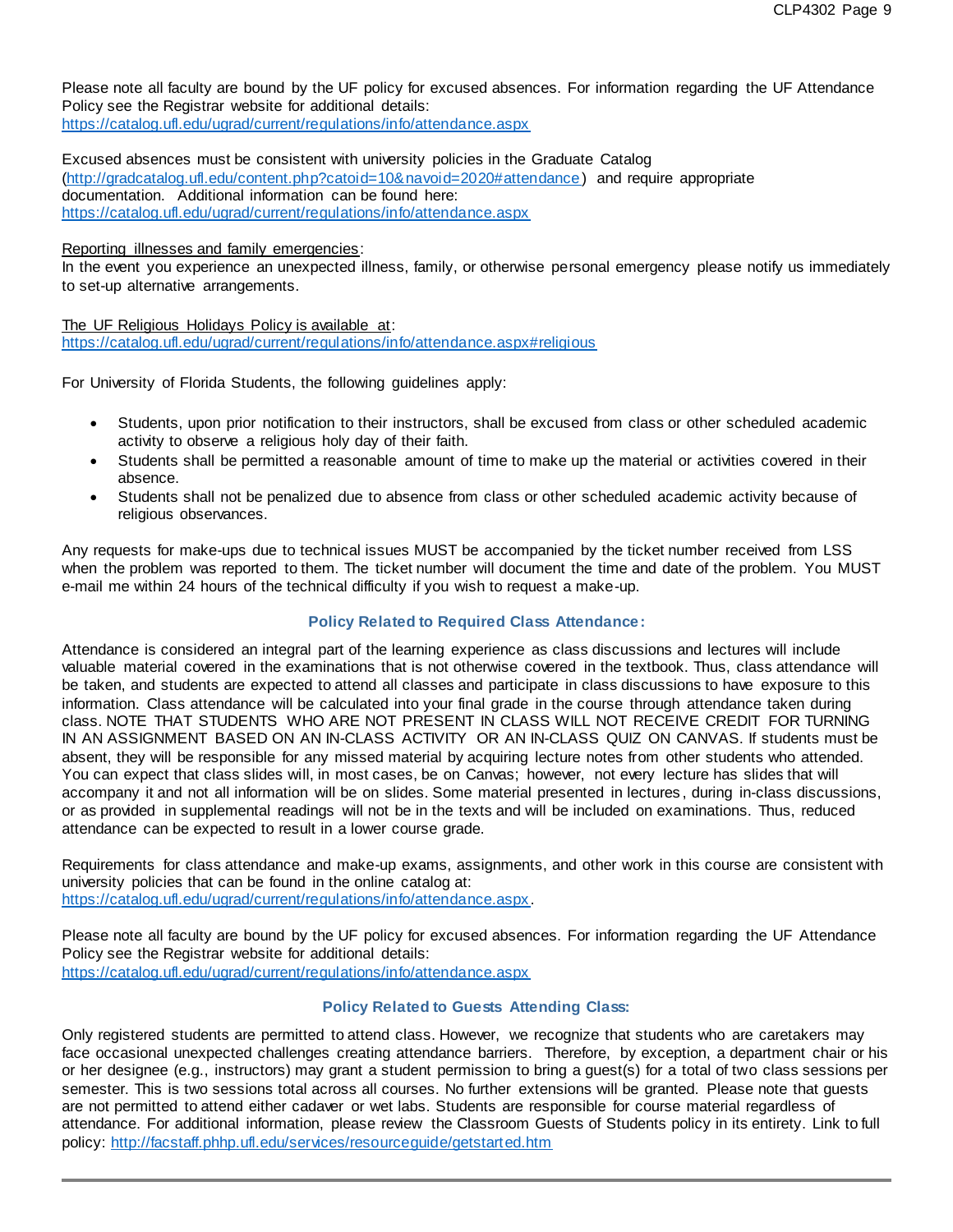# **Student Expectations, Roles, and Opportunities for Input**

### **Expectations Regarding Course Behavior:**

- Please refrain from using electronic devices during class lectures except for taking notes and completing in-class or scheduled assignments or quizzes/exams, as it is distracting and inconsiderate of other students and the instructor.
- Additionally, cell phones, recording devices (unless part of an accommodation for learning disabilities), and text messaging are prohibited during class. These items are distracting to both students and instructors and are disruptive to the learning environment. Students who are found to be in violation of these rules will be asked to leave the classroom and will lose attendance points for the day.
- Cell phones must be placed on silent or turned off during class. Please speak to the instructor if you experience an emergency that requires you to leave the room to take a phone call.
- Please do not arrive late to class or disrupt the class as it is distracting and inconsiderate of ot her students and the instructor. If you miss class attendance or submission of a graded quiz/assignment due to being late for class or leaving early, you will be graded a zero, respectfully. The instructor reserves the right to refuse your signature on the attendance form for the class period if you have not been present for the majority of the class (e.g., you arrive to class in the final 10 minutes of class and attendance is taken during the final 5 minutes of class, you may not receive credit for attendance). You are expected to stay in class until the instructor dismisses the class .
- To the extent permitted by facility rules and restrictions, you may bring food and/or beverages to class as long as it does not interfere with your ability to work and/or participate in class, and as long as it does not interfere with or your classmates' ability to work and participate in class. You will be expected to clean-up after yourself and dispose of all trash before leaving the classroom.

### **Academic Integrity:**

Students are expected to act in accordance with the University of Florida policy on academic integrity. As a student at the University of Florida, you have committed yourself to uphold the Honor Code, which includes the following pledge:

### "We, the members of the University of Florida community, pledge to hold ourselves and our peers to the **highest standards of honesty and integrity."**

You are expected to exhibit behavior consistent with this commitment to the UF academic community, and on all work submitted for credit at the University of Florida, the following pledge is either required or implied:

#### **"On my honor, I have neither given nor received unauthorized aid in doing this assignment."**

It is your individual responsibility to know and comply with all university policies and procedures regarding academic integrity and the Student Honor Code. Violations of the Honor Code at the University of Florida will not be tolerated. Violations will be reported to the Dean of Students Office for consideration of disciplinary action. For additional information regarding Academic Integrity, please see Student Conduct and Honor Code or the Graduate Student Website for additional details:

<https://www.dso.ufl.edu/sccr/process/student-conduct-honor-code/> <http://gradschool.ufl.edu/students/introduction.html>

Please remember cheating, lying, misrepresentation, or plagiarism in any form is unacceptable and inexcusable behavior.

### **Communication Guidelines**

Students are expected to engage in respectful communication with the instructor and other classmates during class an on online platforms (email, Canvas, etc.). Please view the Netiquette Guidelines here: <http://teach.ufl.edu/wp-content/uploads/2012/08/NetiquetteGuideforOnlineCourses.pdf>

### **Online Faculty Course Evaluation Process:**

Students are expected to provide professional and respectful feedback on the quality of instruction in this course by completing course evaluations online via GatorEvals. Guidance on how to give feedback in a professional and respectful manner is available at [https://gatorevals.aa.ufl.edu/students/.](https://gatorevals.aa.ufl.edu/students/) Students will be notified when the evaluation period opens, and can complete evaluations through the email they receive from GatorEvals, in their Canvas course menu under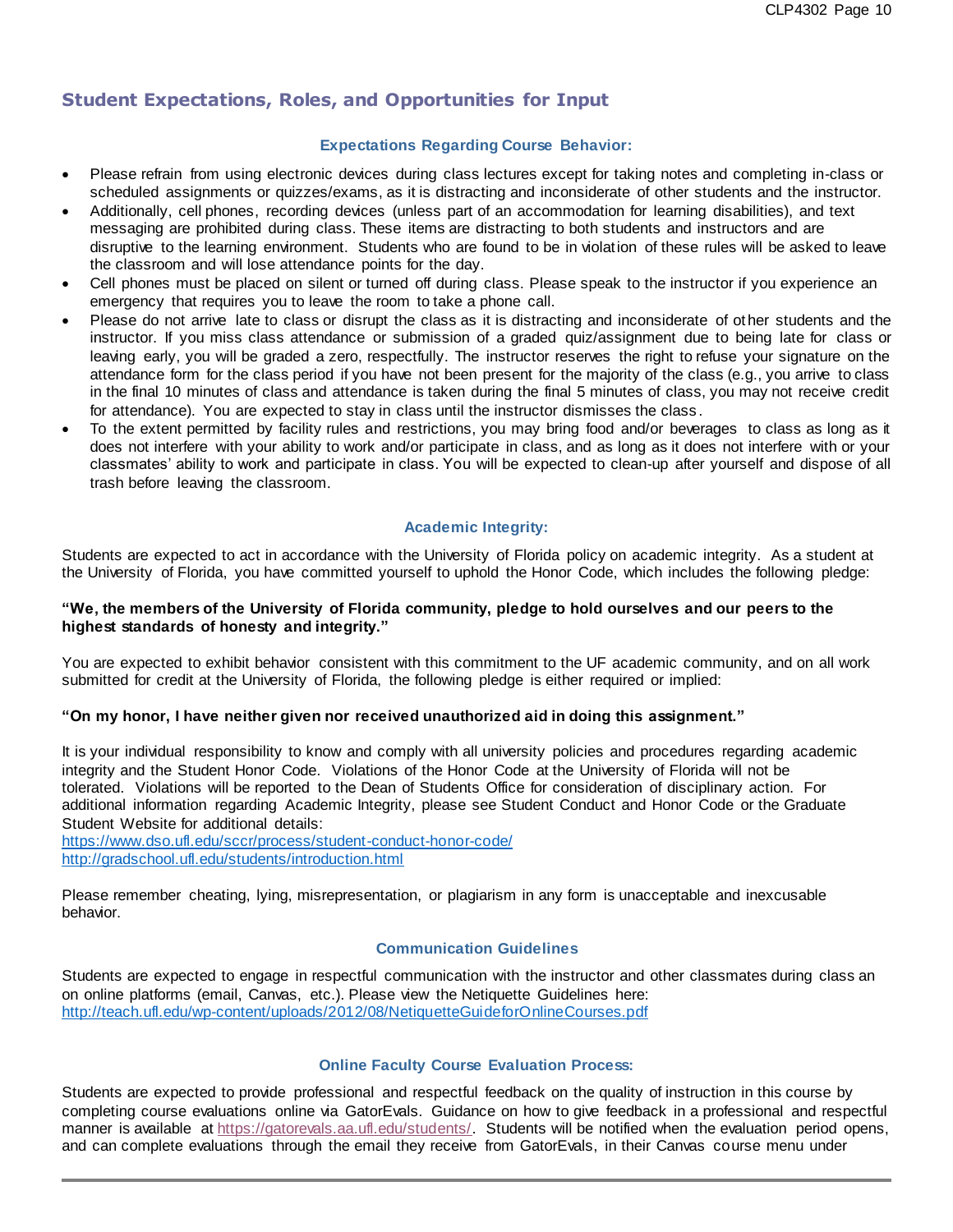GatorEvals, or via [https://ufl.bluera.com/ufl/.](https://urldefense.proofpoint.com/v2/url?u=https-3A__ufl.bluera.com_ufl_&d=DwMFAg&c=sJ6xIWYx-zLMB3EPkvcnVg&r=y2HjEMjRMHJhfdvLrqJZlYczRsfp5e4TfQjHuc5rVHg&m=WXko6OK_Ha6T00ZVAsEaSh99qRXHOgMNFRywCoehRho&s=itVU46DDJjnIg4CW6efJOOLgPjdzsPvCghyfzJoFONs&e=) Summaries of course evaluation results are available to students at [https://gatorevals.aa.ufl.edu/public-results/.](https://gatorevals.aa.ufl.edu/public-results/)

#### Policy Related To Guests Attending Class:

Only registered students are permitted to attend class. However, we recognize that students who are caretakers may face occasional unexpected challenges creating attendance barriers. Therefore, by exception, a department chair or his or her designee (e.g., instructors) may grant a student permission to bring a guest(s) for a total of two class sessions per semester. This is two sessions total across all courses. No further extensions will be granted. Please note that guests are not permitted to attend either cadaver or wet labs. Students are responsible for course material regardless of attendance. For additional information, please review the Classroom Guests of Students policy in its entirety. Link to full policy:<http://facstaff.phhp.ufl.edu/services/resourceguide/getstarted.htm>

### **Support Services**

#### **Accommodations for Students with Disabilities:**

If you require classroom accommodation because of a disability, it is strongly recommended you register with the Dean of Students Office [http://www.dso.ufl.edu](http://www.dso.ufl.edu/) within the first week of class or as soon as you believe you might be eligible for accommodations. The Dean of Students Office will provide documentation of accommodations to you, which you must then give to me as the instructor of the course to receive accommodations. Please do this as soon as possible after you receive the letter. Students with disabilities should follow this procedure as early as possible in the semester. The College is committed to providing reasonable accommodations to assist students in their coursework.

### **Counseling and Student Health:**

Students sometimes experience stress from academic expectations and/or personal and interpersonal issues that may interfere with their academic performance. If you find yourself facing issues that have the potential to or are already negatively affecting your coursework, you are encouraged to talk with an instructor and/or seek help through University resources available to you.

- The Counseling and Wellness Center 352-392-1575 offers a variety of support services such as psychological assessment and intervention and assistance for math and test anxiety. Visit their web site for more information: [http://www.counseling.ufl.edu.](http://www.counseling.ufl.edu/) On line and in person assistance is available.
- You Matter We Care website: [http://www.umatter.ufl.edu/.](http://www.umatter.ufl.edu/) If you are feeling overwhelmed or stressed, you can reach out for help through the You Matter We Care website, which is staffed by Dean of Students and Counseling Center personnel.
- The Student Health Care Center at Shands is a satellite clinic of the main Student Health Care Center located on Fletcher Drive on campus. Student Health at Shands offers a variety of clinical services. The clinic is located on the second floor of the Dental Tower in the Health Science Center. For more information, contact the clinic at 392-0627 or check out the web site at: <https://shcc.ufl.edu/>
- Crisis intervention is always available 24/7 from: Alachua County Crisis Center: (352) 264-6789 <http://www.alachuacounty.us/DEPTS/CSS/CRISISCENTER/Pages/CrisisCenter.aspx>

Do not wait until you reach a crisis to come in and talk with us. We have helped many students through stressful situations impacting their academic performance. You are not alone so do not be afraid to ask for assistance.

#### **Inclusive Learning Environment:**

Public health and health professions are based on the belief in human dignity and on respect for the individual. As we share our personal beliefs inside or outside of the classroom, it is always with the understanding that we value and respect diversity of background, experience, and opinion, where every individual feels valued. We believe in, and promote, openness and tolerance of differences in ethnicity and culture, and we respect differing personal, spiritual, religious and political values. We further believe that celebrating such diversity enriches the quality of the educational experiences we provide our students and enhances our own personal and professional relationships. We embrace The University of Florida's Non-Discrimination Policy, which reads, "The University shall actively promote equal opportunity policies and practices conforming to laws against discrimination. The University is committed to non-discrimination with respect to race, creed, color, religion, age, disability, sex, sexual orientation, gender identity and expression, marital status, national origin, political opinions or affiliations, genetic information and veteran status as protected under the